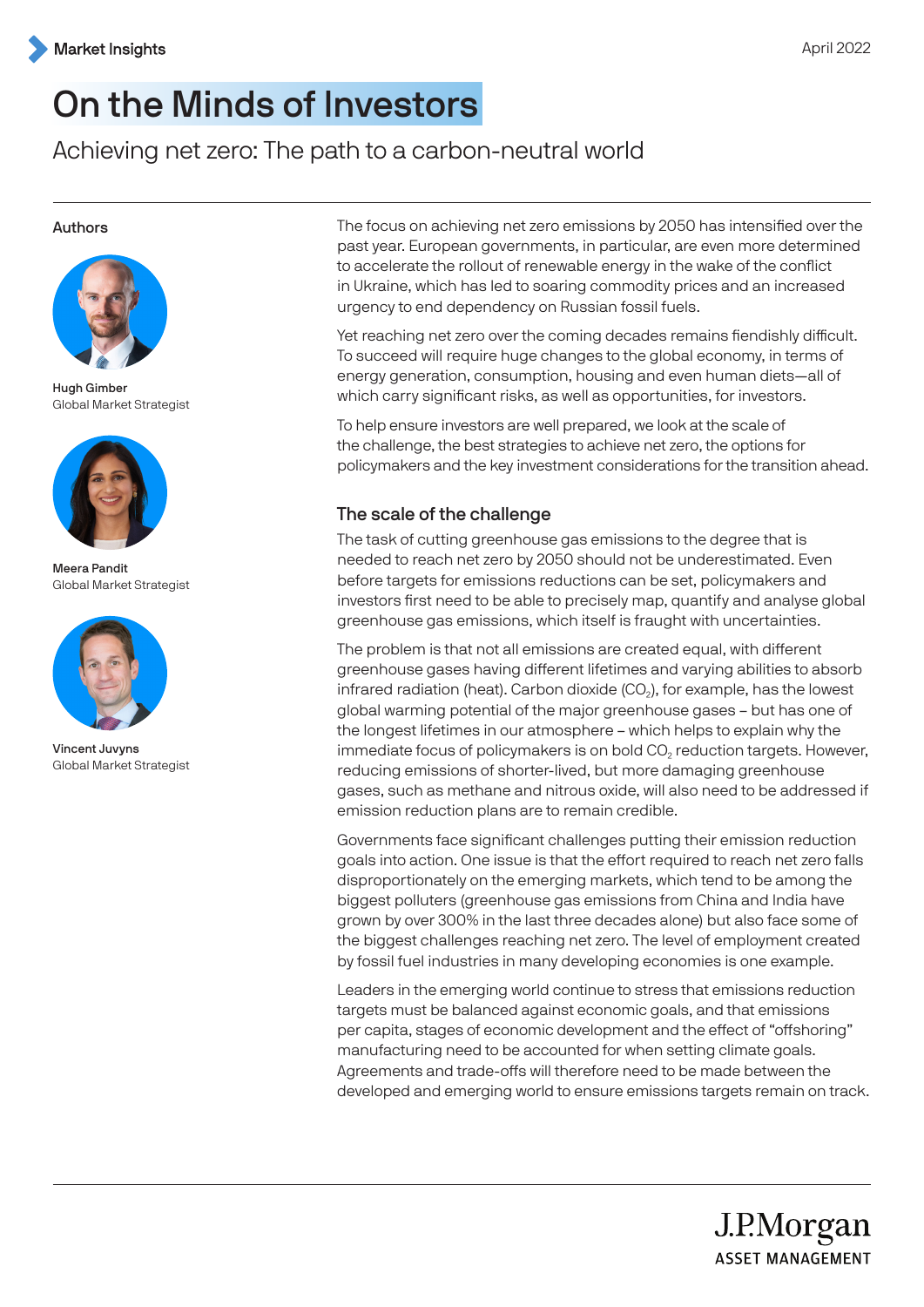%, 2020 Tonnes, 2020 31 14 8  $\begin{array}{c|c} \mathbf{7} & \mathbf{5} & \mathbf{3} \\ \hline \end{array}$ 33  $\cap$ 20 40 60  $80$ China US UK & EU India Russia Japan Other 100

Global CO<sub>2</sub> emissions by country Global CO<sub>2</sub> emissions per capita



Source: (All charts) Gapminder, Global Carbon Project, Our World in Data, United Nations, J.P. Morgan Asset Management. Emission impact from land use change (such as deforestation) is not included. Data as of 31 March 2022.

#### What is the right metric to measure emissions?

"At the country level, absolute greenhouse gas (GHG) emissions don't tell the whole story about the relative environmental impact of each country. At a minimum, we need to account for differences in population size by looking at emissions per capita, and we should acknowledge that countries are at different stages of economic development by assessing emissions per unit of GDP. We may also consider that, historically, emerging markets have contributed less to global GHG emissions because their economic output has been lower. In addition, some emerging market countries have higher CO<sub>2</sub> emissions because the production of CO<sub>2</sub>-intensive goods has been offshored.

For companies, beyond looking at total carbon emissions, one can take into account their relative size by assessing efficiency relative to revenues or physical units of production. Those emissions can also be broken down into various categories, or scopes (as defined by the Greenhouse Gas Protocol), reflecting at which point in the value chain of a company emissions are generated. Although most efforts are currently focused on Scope 1 (direct emissions from controlled assets) and Scope 2 (indirect emissions from purchased electricity or heating/cooling) emissions, there is a growing interest in Scope 3 emissions, where indirect emissions from the rest of a company's value chain are also considered.

Combining all those insights to determine the emissions characteristics of investments is an area of active research, with rapidly developing standards. In this context, our team recently published a [document](https://am.jpmorgan.com/content/dam/jpm-am-aem/global/en/insights/portfolio-insights/carbon-metrics-guide.pdf) reviewing the current state of greenhouse gas accounting and clarifying how the range of carbon metrics can be applied to the investment process."

Keven Roy, Ph.D., Climate Change Research Analyst, J.P. Morgan Asset Management Sustainable Investing team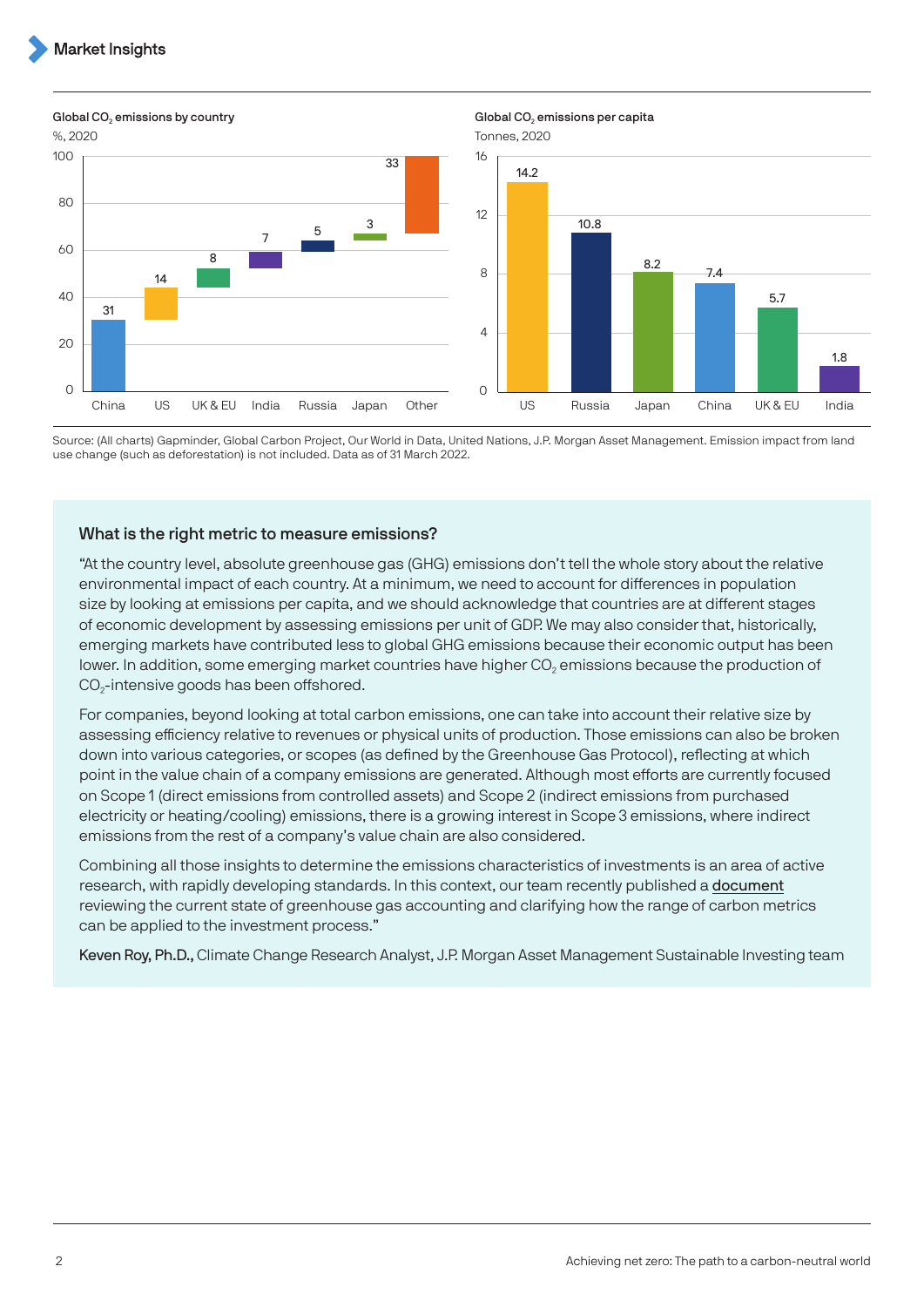#### The best strategies to achieve net zero

The challenges posed by decarbonisation are considerable, but they are not insurmountable. We have identified four key strategies that are needed for achieving net zero emissions: increase clean energy generation, accelerate electrification, improve efficiency and offset remaining emissions.

| <b>Strategy</b> |                                     | <b>Description</b>                                                                                                                           |                                                                                                                                                    |
|-----------------|-------------------------------------|----------------------------------------------------------------------------------------------------------------------------------------------|----------------------------------------------------------------------------------------------------------------------------------------------------|
|                 | Increase clean<br>energy generation | • Overhaul global energy mix to boost<br>renewables and reduce/eliminate fossil<br>fuels, especially coal                                    | • Accelerated renewables rollout<br>Infrastructure upgrades to enable<br>$\bullet$<br>transmission of renewable power                              |
|                 | Accelerate<br>electrification       | Maximise use of electricity across<br>industry and household energy<br>consumption                                                           | Electric vehicles<br>Electrified industrial production                                                                                             |
|                 | Improve efficiency                  | Reduce energy demand by upgrading<br>equipment<br>• Shift in consumer preferences, such as<br>diet<br>• Greater precision within agriculture | • Energy-efficient lightbulbs<br>Reduced meat consumption, rise of<br>meat alternatives<br>• Reduced food waste                                    |
|                 | Offset<br>emissions                 | • Remove remaining unavoidable<br>emissions from the atmosphere, and<br>store in ways that avoid harm                                        | Reforestation and bolstered<br>conservation efforts<br>Increased focus on biodiversity<br>Man-made technology solutions, such<br>as carbon capture |



Clean energy technologies have the largest role to play in achieving net zero targets, given that 73% of global emissions stem from the energy sector itself. Many estimates suggest that the share of oil, coal and gas in the global energy mix will need to decline from the current level of around 90% to close to 20% by 2050. However, significant investment is required to ramp up production and to upgrade infrastructure to enable the transfer of clean energy around the world.

Designing a power grid with the flexibility to deal with the variability of wind and solar power production is another complex challenge. Governments will therefore need to drive progress by investing in infrastructure, such as robust transmission systems, while incentivising the private sector to hunt for technology breakthroughs. The recent collaboration between Norway and Denmark is one example of progress. While Norway generates

most of its electricity from hydropower, Denmark relies much more on wind power. Thanks to new high-voltage power cables, the two nations are now well positioned to leverage each other's energy sources depending on weather conditions.

Much cheaper storage options will also be needed to smooth out fluctuations in renewable power sources. While manufacturing costs of storage technology, such as batteries, will come down with scale, the rising cost of the raw materials used to make them could prove more challenging. We believe the clean energy transition will have implications for global commodities, [potentially launching a new supercycle](https://am.jpmorgan.com/gb/en/asset-management/adv/insights/market-insights/market-updates/on-the-minds-of-investors/clean-energy-investment/).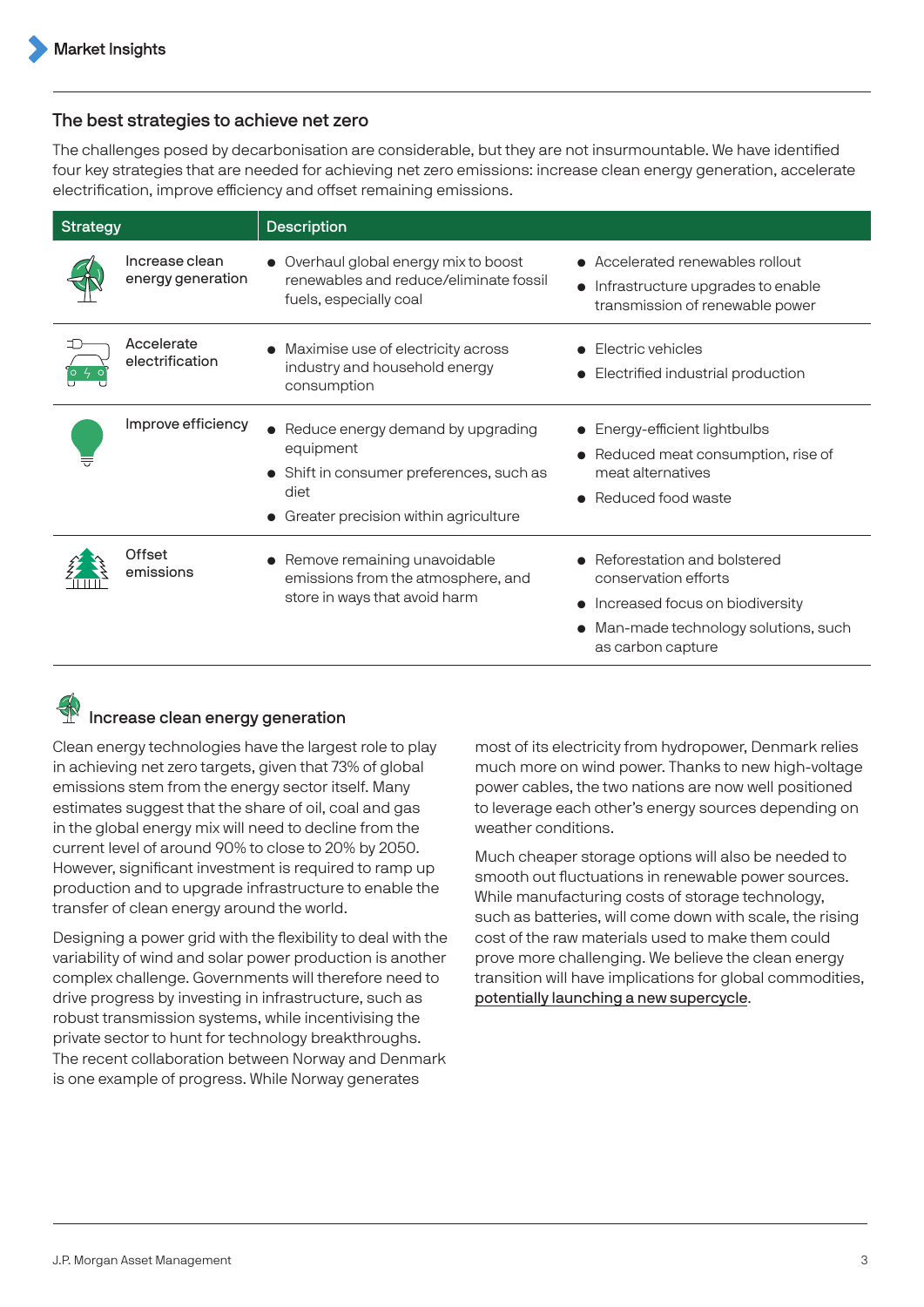### $\sum_{i=1}^{n}$ **<sup>648</sup> Accelerate electrification**

The large-scale electrification of existing industries is the next step to achieving net zero, with the rise of electric vehicles being one example. A wave of auto manufacturers have announced plans to shift to all electric production over the coming years, but take up is slow: while EVs have tripled their market share versus two years earlier, electric vehicle sales still made up only 8.6% of total auto sales in 2021.

Part of the challenge is that, until recently, there had been little first-mover advantage. Motorists were reluctant to go electric until a robust charging infrastructure had been created, while energy companies were wary of building the charging network without being able to see the demand. We expect the [long-term winners in this area](#page-7-0) to be those who focus on dedicated electric vehicle platforms, rather than bridge technologies such as hybrids.

For some industries, however, full electrification is not feasible. For example, prototype electric engines are being developed for aeroplanes, but batteries are still far too heavy to be a viable energy source for longhaul flights. Industrial production that uses high-heat processes is another area where full electrification may not be achievable. Here, low-carbon biofuels and hydrogen power will likely form part of the solution.

# Improve efficiency

Improvements in energy efficiency to reduce the overall level of energy demand will need to play an important part in reducing emissions. The expansion of LED lightbulb usage in India is a good example of a highimpact change.<sup>1</sup> Changes may be straightforward for assets with relatively short lifetimes such as lightbulbs, but greater policy incentives will be needed for equipment that is replaced much less frequently.

Food production and food waste is another area where energy demand could be reduced significantly. Cutting meat production (meat and dairy production account for 77% of agricultural land use but just 18% of the world's calories<sup>2</sup>), reducing the use of chemicals in food production, reducing food packaging and cutting food miles will all help, while tackling food waste – which contributes 6% of global greenhouse gas emissions – is another priority.

Changes will be required in the agriculture industry too, particularly around the efficiency and precision of fertiliser and water usage. European Commission research has shown that, when used efficiently, fertilisers can improve crop yields while simultaneously helping to capture more carbon dioxide thanks to the increased production of biomass. However, excessive fertiliser use can create significant disruption to the surrounding environment. High investment costs to employ more precise techniques have historically hampered uptake, again highlighting the need for policy incentives to drive change.

# **Extract Confident** Offset emissions

Given that emissions will not be fully eliminated by 2050, carbon offsets will need to help companies reach their net zero targets. Natural offsets, such as forests and peatlands, are the most effective, yet they are disappearing at a frightening pace. The world lost over 47 million hectares of forest over the past decade, an area equivalent to the size of Sweden. At the same time, about 20% of greenhouse gas emissions are created by activities that are destroying these natural habitats.

To counter this damage, we expect the focus on biodiversity – the way that companies coexist with and protect the environment around them – to accelerate accordingly. The good news is that countries that are especially vulnerable to biodiversity loss are starting to innovate. "Blue bonds" – debt instruments that are issued to support investment in healthy oceans – are one way that countries are gaining access to new capital in exchange for conserving biodiversity.

Technology-based offsets, such as carbon capture, utilisation and storage (CCUS), will be another tool to help reach net zero. CCUS involves separating CO<sub>2</sub> emissions from other gases created by industrial processes or power generation, and then compressing and transporting them to sites where they can be used or stored. However, huge investment will be required to scale up projects to lower the cost of carbon capture. Investors should also be wary about overestimating the impact of CO₂ sequestration and removal, which the Intergovernmental Panel on Climate Change estimates will be able to contribute less than 10% of the net emissions reduction required over the next decade to stay on track to hit net zero by 2050. For most industries, emissions reduction – rather than offset – will need to be the priority.

<https://www.carbonbrief.org/guest-post-how-energy-efficient-led-bulbs-lit-up-india-in-just-five-years>. A policy initiative procured LED bulbs for the national market at scale and sold them through vendors at lower prices, although still at a profit. LED bulb sales rocketed, taking annual sales from 5 million in 2014 to about 670 million in 2018. The annual energy savings from the project are estimated to be sufficient to power the whole of Denmark for a year.

Our World in Data - <https://ourworldindata.org/global-land-for-agriculture>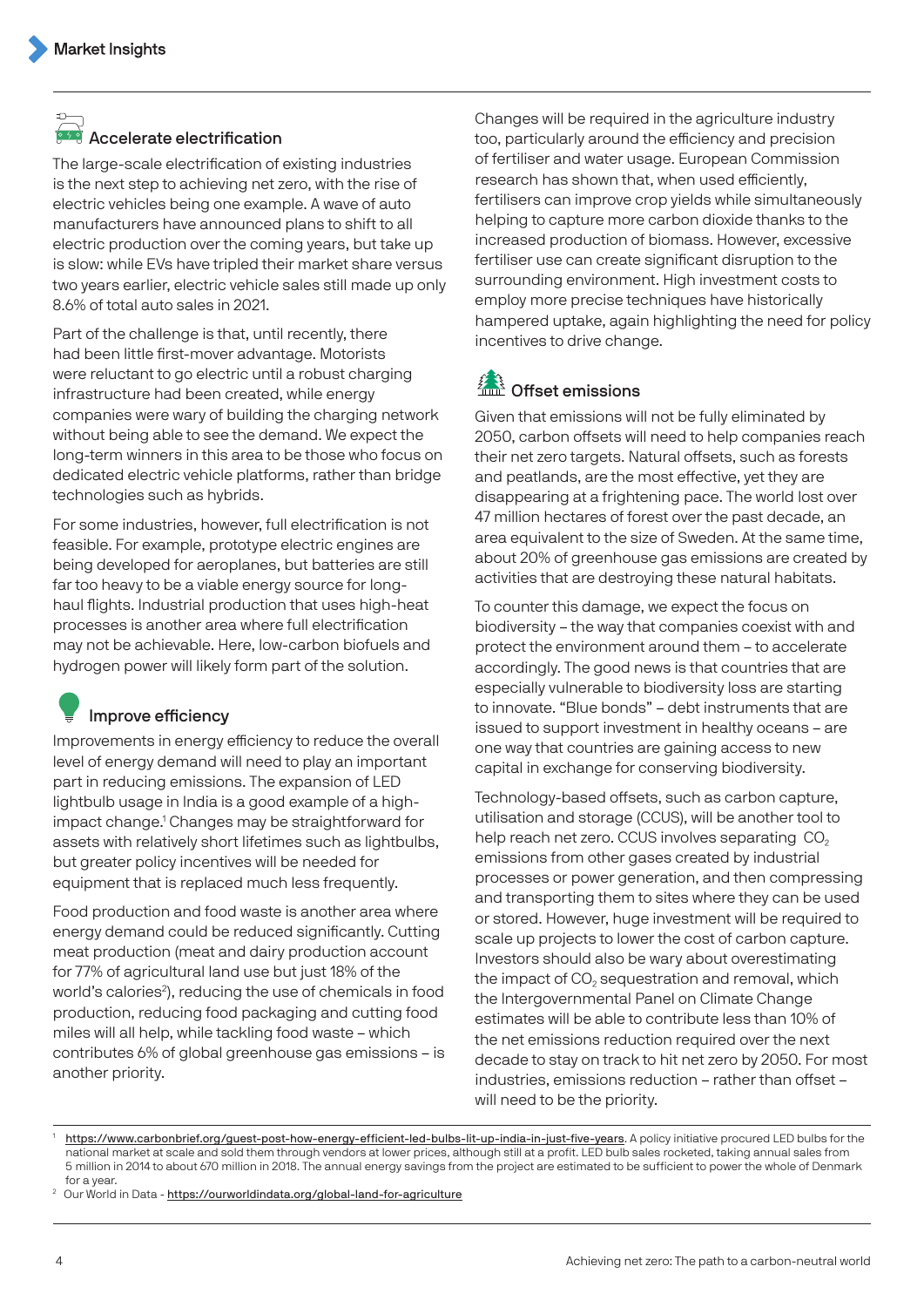# The options for policymakers

Policy implementation may prove the hardest part of the journey to net zero. Governments can meet the challenge with a "sticks"-based approach that mandates climate change mitigation, or a "carrots" based approach that incentivises it. Infrastructure investment, research and development (R&D) spending, subsidies and tax incentives (carrots), along with regulation and carbon pricing (sticks), will all have roles to play.

#### Infrastructure investment

Public infrastructure investment can help by committing vast sums of money and taking on more risk than individual companies can, while quickly building scale and consistency. Government investment serves as the foundation on which the private sector can then innovate, compete and ultimately reduce costs. Formal public-private partnerships can advance the energy transition while also generating opportunities for private investors. Real assets stand to be notable beneficiaries.

Infrastructure that supports the supply of renewable energy is a high priority. Both solar and wind investment, and capacity, continue to grow, and further investment could help meet some of the technological challenges around storage and efficiency. In the meantime, investment in national grids could connect the many isolated suppliers and expand the reach of renewables. Increasing investment to improve nuclear power, a reasonably reliable and efficient form of sustainable energy, will also help diversify from solar and wind, which are currently less reliable and efficient.

Policymakers also need to invest in greener transportation. There are a number of options, such as accelerating individual electric vehicle adoption by building more charging stations, or improving rail links to provide a more credible alternative to air travel. Local governments can electrify their fleets of vehicles, from police cars to school buses and everything in between.

### Research and development spending

R&D spending on innovation and technology will be key to developing solutions that are not available yet. For example, we do not yet have carbon-neutral materials to use in steel, cement or fertiliser. We are unlikely to be able to electrify aeroplanes or long-haul trucks, but they could use more advanced biofuels that we have not yet developed.

We need more research on direct air capture (DAC) technology that seeks to remove CO₂ that is already in the air. These initiatives require much longer timelines and have a high probability of failure. Yet the scientific community achieved an extraordinary feat with Covid-19 vaccines in less than a year, with the help of ample funding, global coordination and a partnership between the public sector, private industry and the academic community. This can be replicated over time to meet some of the toughest challenges to achieving net zero.

#### Subsidies and tax incentives

Subsidies, tax credits and other incentives, such as loans and guarantees, can help accelerate change and bring down costs. Investment in solar and wind, for example, has been greatly aided by subsidies. Incentive programmes that engage consumers, such as swapping internal combustion vehicles for electric vehicles or upgrading appliances, can speed up transitions already underway. They can also help smooth out more challenging transitions over time. For example, subsidies or tax breaks to create electric vehicle manufacturing plants in areas where a local economy has depended on coal mining could provide new jobs and growth that eventually surpass the economic importance of coal.

### Regulation

Thoughtful regulation can help reduce economic barriers and catalyse change. For example, tougher fuel, energy and appliance standards can push companies and consumers to reduce their carbon footprints, while more stringent codes for buildings and future construction, with respect to insulation, material usage, heating, and cooling systems and lighting can have a similar effect.

If these regulatory items are phased in over the course of a decade, companies and consumers will have ample time to comply with new standards. In some cases, regulation can actually be helpful in creating demand, such as with nuclear energy, where regulatory oversight may help overcome safety and environmental concerns.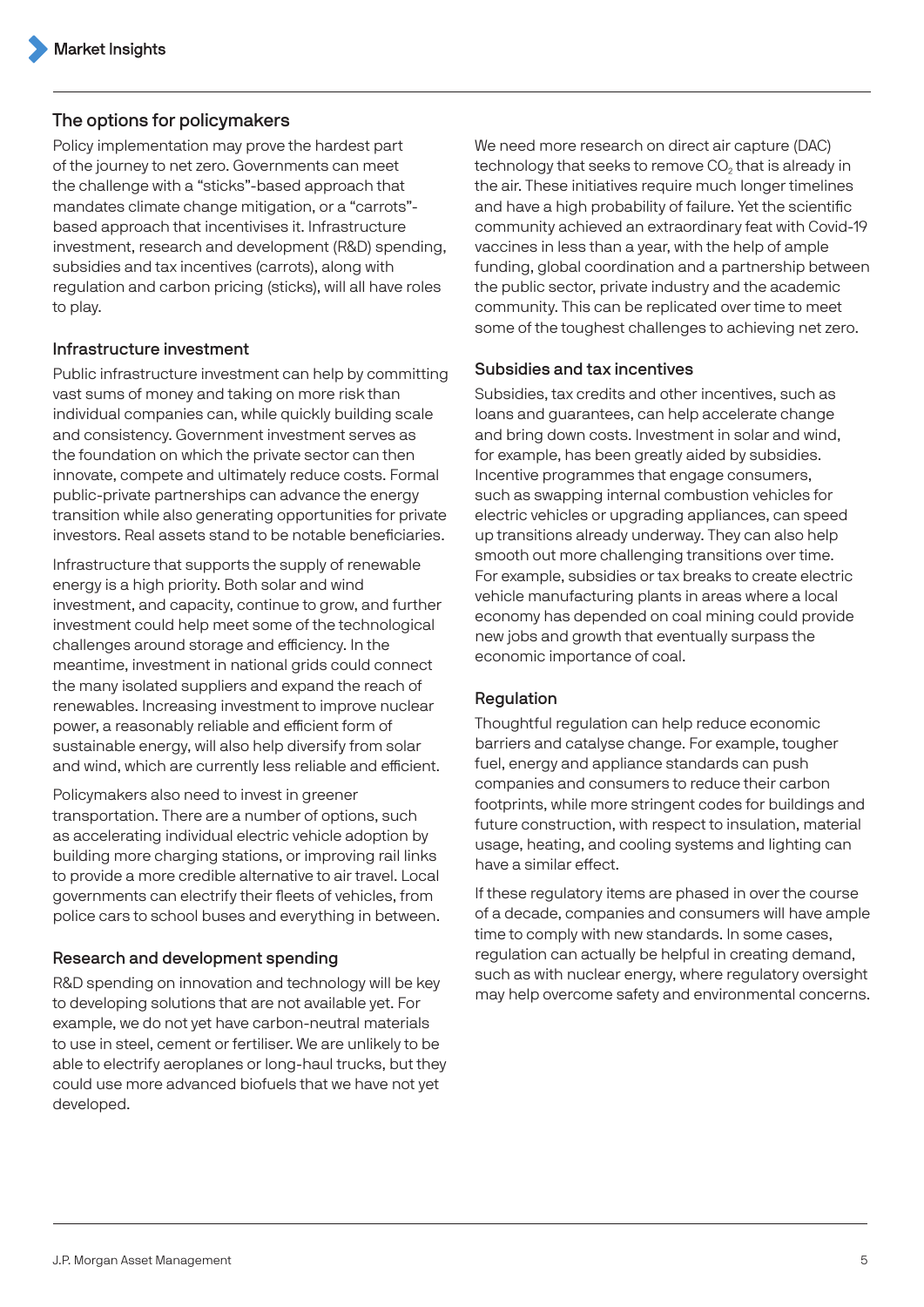#### Carbon pricing

The price of carbon can be set through taxes or emissions trading schemes (ETS), both of which incentivise carbon producers to reduce their carbon intensity. The European Union (EU) has been a pioneer in this field, launching the world's first carbon market in 2005. The EU's example is being increasingly copied, with several individual countries, notably China, launching their own emissions trading systems over the last couple of years. As a result, close to 25% of global greenhouse gas emissions are now covered by carbon pricing initiatives compared to just 5% in 2005.

However, there is not one common carbon price, with international carbon prices remaining generally well below those in Europe. More importantly, most carbon prices are also below the level required to reach net zero emissions by 2050, according to many climate scientists and policymakers.<sup>3</sup>

The goal of a common global carbon price set at a level that could help meaningfully reduce emissions is currently out of reach. However, there are positive developments. The EU – mindful of the delicate balancing act it faces between meeting domestic climate ambitions while at the same time not damaging European corporate competitiveness – has suggested it could introduce a carbon border adjustment mechanism (CBAM) to ensure that the environmental footprint of a product is priced the same, whether it is manufactured locally or imported. So far, the CBAM has only acted as a threat to international peers, but the credibility of that threat has been strengthened following the recent agreement by EU member states on the required regulation for implementation.



Global emissions covered by carbon pricing initiatives **Emissions trading system prices** 



% of global greenhouse gas emissions USD per tonnes of CO₂ equivalent

Source: (Left) World Bank, J.P. Morgan Asset Management. ETS is emissions trading system. (Right) International Carbon Action Partnership, J.P. Morgan Asset Management. China ETS price is based on the average of Beijing, Chongqing, Guangdong, Hubei, Shanghai, Shenzhen and Tianjin ETS prices. Data as of 31 March 2022.

Although the estimate is wide, a range of between USD 40 and USD 80 per tCO<sub>2</sub>e is often argued as necessary to limit global warming to less than 2°C (Mainstreaming the transition to a net-zero economy, The Group of Thirty, October 2020).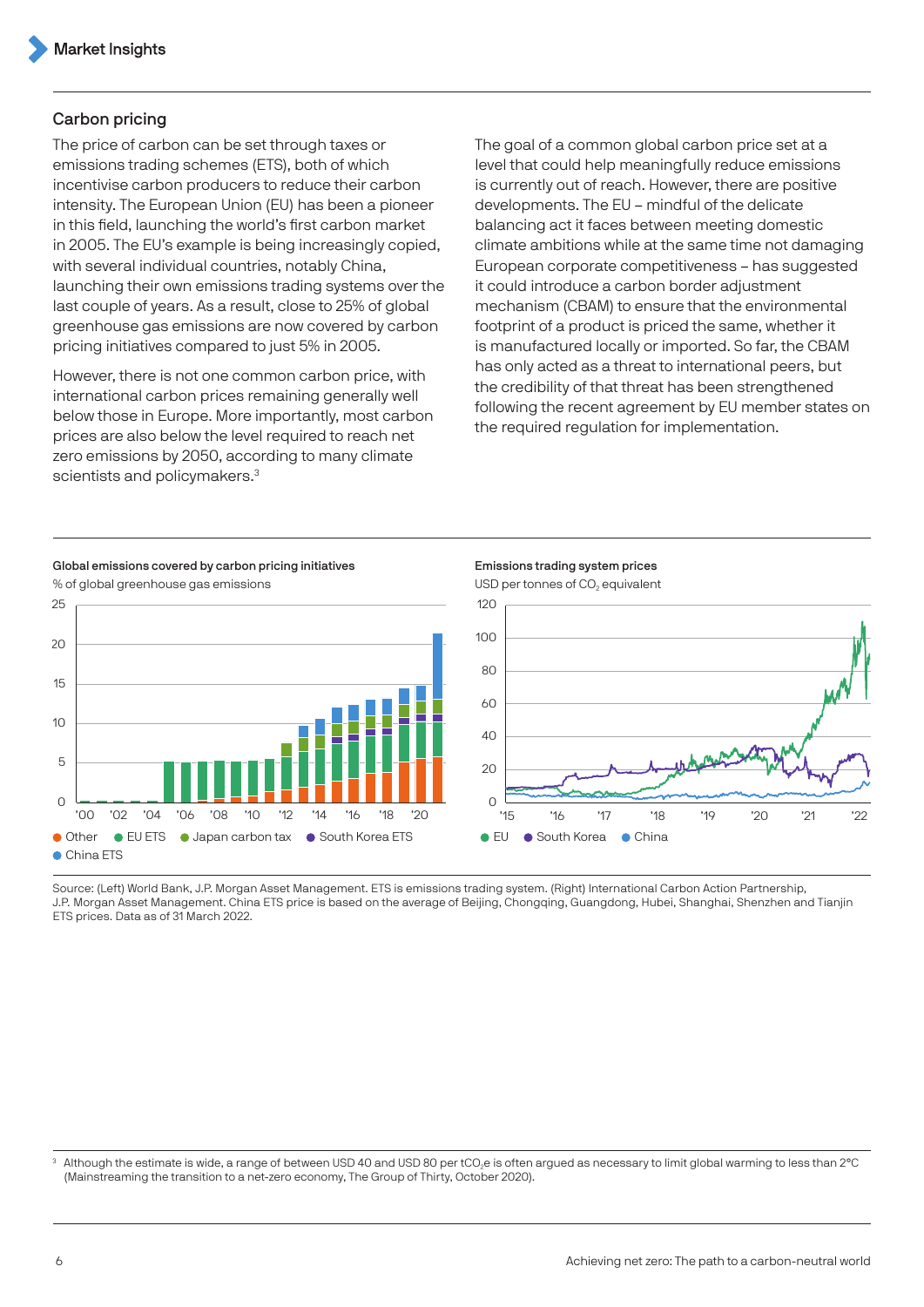#### How does the Russia/Ukraine war impact the net zero agenda?

The evolution of the Russia/Ukraine conflict remains highly unpredictable, yet one thing is certain: the tragic events in Ukraine have hugely accelerated European policymakers' desire to reduce their energy dependency on Russia. The EU is upgrading its 2030 target for the amount of energy generated from renewables from 32% to 40%, and the European Commission has put forward a proposal titled REPowerEU targeting a two-thirds reduction in gas imports from Russia by the end of 2022. While politically these targets have widespread support, views on the route to achieve them vary widely.

The place of nuclear energy in the energy transition is one example. While nuclear was until very recently generally not seen as part of the solution, the conflict in Ukraine has fundamentally changed the equation. Several countries, such as France, have pledged to invest vast sums of money in new nuclear plants while others, such as Belgium, have decided to postpone the closure of their nuclear plants. Conscious of the challenge facing many countries and realistic about the need of stable energy sources on our way to net zero, the European Commission updated its taxonomy earlier this year and now considers some nuclear activities as being in line with the EU's climate and environmental objectives.

In the short term, there is an unavoidable conflict between the desire to increase energy security and to reach net zero. If the EU is determined to reduce its reliance on Russian gas, an increase in the consumption of other fossil fuels is inevitable over the coming quarters, as evidenced by the level of gas-to-coal switching that has been triggered by the surge in gas prices.

That said, we believe that looking beyond the very near term, this conflict will ultimately turbocharge the net zero agenda. Since the outbreak of war, the German government has announced its intention to accelerate the implementation of its Renewable Energy Sources Act that will look to double onshore wind capacity from 55 to 110 gigawatts while also increasing offshore wind capacity significantly. In Italy, the utility provider Enel has signed a grant deal with the European Commission to raise production at its existing solar panel factory 15-fold, following a statement from the European Commission that it would do "whatever it takes" to rebuild solar manufacturing.

The UK government has followed suit with the launch of its Energy Security Strategy that targets 95% of electricity generation from low carbon sources by 2030. All of these initiatives will take time to come to fruition, but it is clear that the pressure on political leaders to drive change has intensified yet further as a result of war in Europe.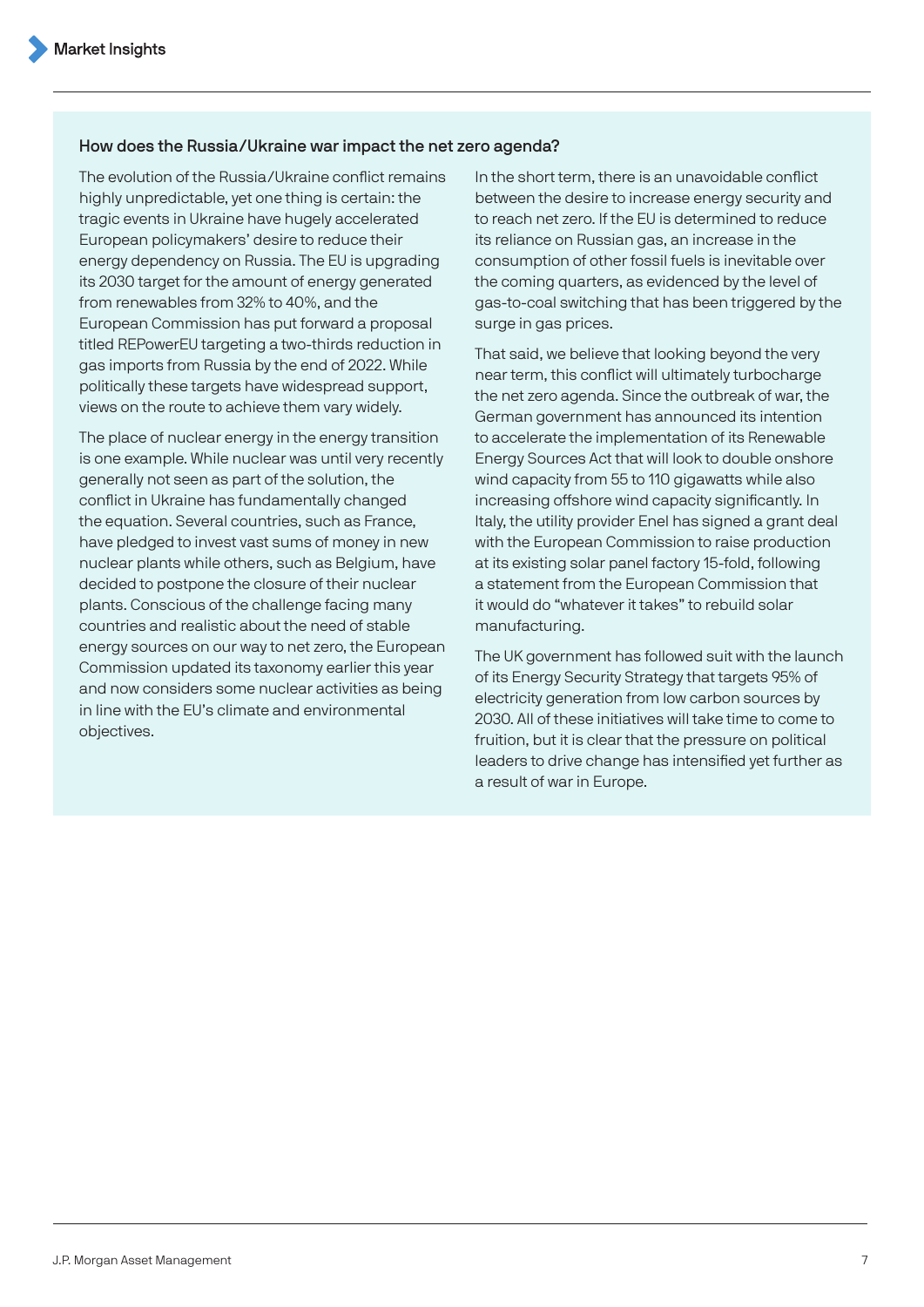# <span id="page-7-0"></span>The key implications for investors

The transition to a net zero emissions world will have an enormous, but uneven, impact across economic sectors. Our research analysts provide their views on how the transition to net zero will impact some of the industries that will undergo the greatest changes: autos, energy, infrastructure, real estate, retail and utilities.



Autos Vishal Singhal Credit Research Analyst in the Global Fixed Income, Currency and Commodities Group

Cars and light commercial vehicles still account for over a third of transportation-related emissions, which explains the intense focus on vehicle emission reductions and the adoption of electric vehicles, leading to one of the biggest transformations in the industry's history.

EU regulators are spearheading the charge by further tightening the bloc's already strict 2030 vehicle emission targets. US regulators have followed Europe's lead by raising fuel economy standards for models to be sold in 2024- 2026. This transition is creating substantial headwinds for the auto industry, but also opportunities for incumbents that can make their business models more sustainable by proactively transforming their business despite the significant costs involved.

We remain focused on companies that have more ambitious EV strategies. The long-term winners will likely be those with dedicated EV platforms and higher levels of vertical integration of the battery electric vehicle (BEV) powertrain, including investments in the battery cell and its supply chain. We favour companies focusing more on pure electric vehicles rather than bridge technologies such as hybrid engines.

This transformation is requiring increasingly higher investment spending despite electric vehicle profitability still not reaching par with internal combustion engines (ICE) for most companies. Battery costs are a key issue, with cost parity versus ICE unlikely to be reached until later this decade. However, carmakers that postpone changes are likely to face significant operational headwinds, investor apathy and potentially negative effects on their credit ratings. Even with some increase in leverage, we see this investment in the future as critical.



# **Energy**

David Maccarrone

Equity Research Analyst, US Equity and International Equity Groups

Forecasting profitability for the lowest-emitting, lowest-cost fossil fuel assets is essential when investing in the energy sector. The European energy crisis underscores the ongoing importance that fossil fuels will play in the global economy for decades to come even as consumption eventually declines. The recent spike in energy prices has enabled some lower-quality companies to deliver strong share price performance. Yet in a number of instances, we believe the market is not appropriately discounting the risks to these companies' energy transition strategies, with undue focus on potentially transient sources of cash flow rather than sustainable ones.

Natural gas has been the primary driver behind the significant decline in US greenhouse gas emissions over the past decade. Increased demand for liquefied natural gas (LNG) in Asia to replace coal is a big investment opportunity for energy companies to help drive substantial emissions reductions. New LNG supply is likely to come from regions that have greater environmental, social and governance considerations in production, such as the US or Canada, with reduced carbon intensity helping to accelerate the path to net zero.

The path to net zero also requires a contribution from emerging, scalable technologies. Europe is taking the lead in developing larger-scale, integrated solutions. One consortium developing a green hydrogen hub in northern Europe includes an offshore wind project powering an electrolyser that produces hydrogen to partially decarbonise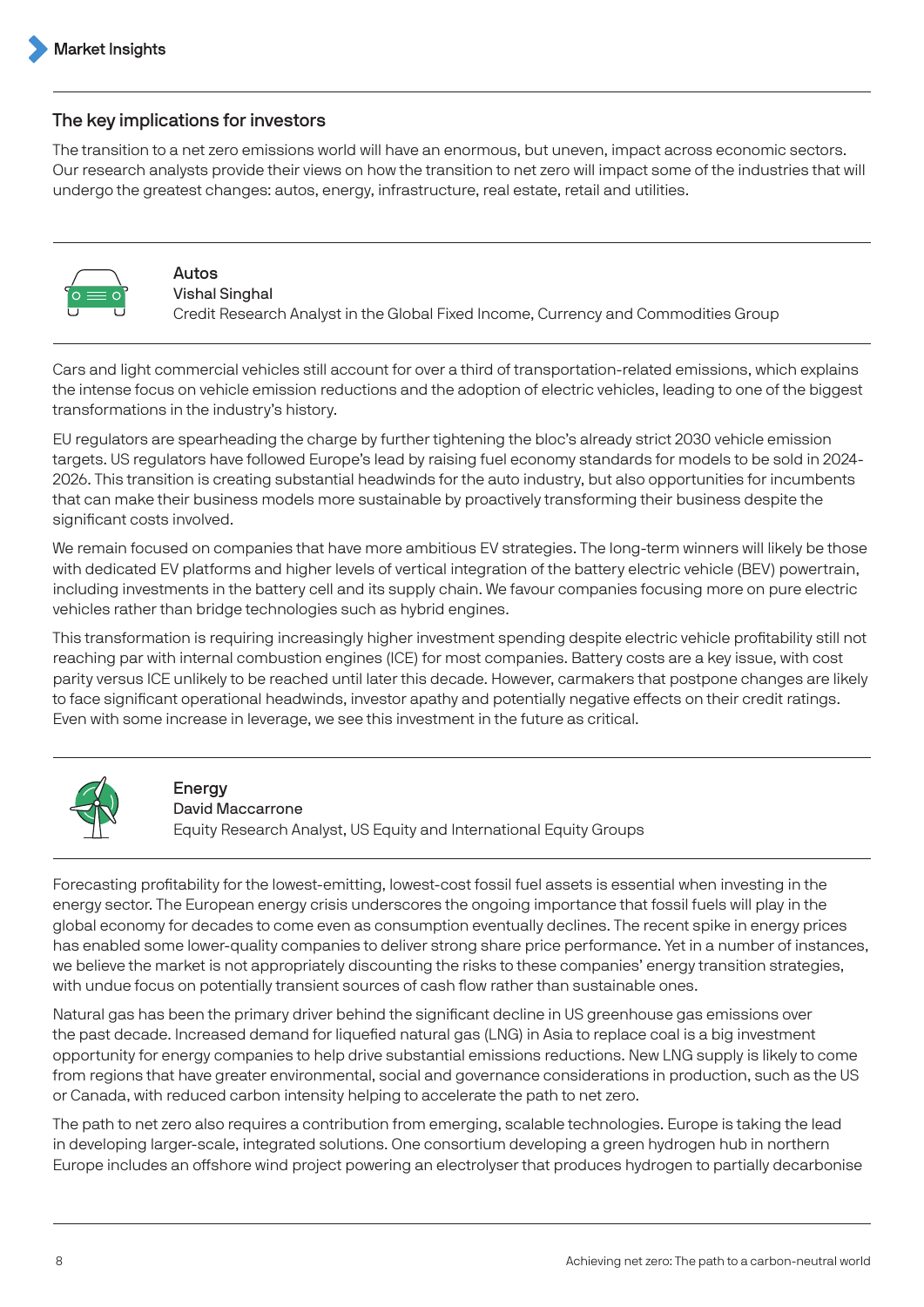an oil refinery. Another Scandinavian project will capture CO<sub>2</sub> from industrial sources, transport it by pipeline and permanently store it in offshore underground reservoirs.

European oil companies are championing these investments as they build on existing competencies and expand technical skills. However, even with strong industrial integration and supportive carbon prices, today's economics remain marginal. Additional technology gains are needed to deploy these strategies more broadly. It is premature to declare who the big long-term winners are, but the past year has witnessed the market sour on less differentiated decarbonisation strategies with low barriers to entry.

Reaching net zero will require energy companies to scale down their traditional businesses, while investing and delivering on climate-benefiting new businesses. There will be abundant opportunities for energy companies to grow earnings through existing business models during this time. Expansion opportunities that create enduring shareholder value may be more scarce considering the risks around commercialising technology and the magnitude of capital hoping to participate in this world-changing transition.



Infrastructure Nick Moller Global Infrastructure Investments Group

The energy transition to net zero has been a focus for many years within private infrastructure, given the direct impacts to opportunities and risks within the sector.

Facilitating the energy transition will continue to provide a wide variety of investment opportunities. We expect utilities to spend more on green infrastructure as they continue to shift away from traditional fossil fuels towards renewable sources. Yet, the intermittency of renewables means electricity generation is likely to be complemented by natural gas generation, and, to some extent, batteries, as costs decline. We also anticipate that there will be necessary complementary investments in electricity transmission and utility electric grids, because renewables are frequently located away from urban centres.

The move towards net zero across the broader economy will also require significant investment beyond what is traditionally considered green infrastructure. For example, we expect to see investment in pipeline integrity to reduce leaks, in less carbon-intensive sources of heating and in storage to facilitate greater use of biofuels.

We believe "stranded asset" risk will remain in focus, with a particular lens on more carbon-intensive fossil fuels, though the timeframe is still unclear. Valuations present a further risk for investors. The recent significant increase in investor interest in green infrastructure has increased demand but the supply of such investments has not grown as quickly, which could impact forward-looking returns. Finally keeping the costs of the energy transition to consumers manageable is critical to maintaining support for overall decarbonisation efforts. Managing essential infrastructure in a sustainable way, with a focus on governance, is critical for risk-adjusted returns.



Real estate Dianna Russo Real Estate Americas Group

Reducing reliance on carbon and reducing power usage wherever possible lowers a property's operating expenses and, therefore, enhances performance and returns. Equally important, carbon reductions can increase a property's attractiveness to today's most desirable tenants, providing a competitive edge that may allow increases in the rental rate.

However, to achieve the required carbon reductions to reach net zero emissions, property owners need to get comfortable with potentially large capital expenditures. For example, if an owner chooses to replace equipment that is not at the end of its useful life in order to achieve reduction goals, it will increase costs, though policymakers will often offer incentives to induce upgrades.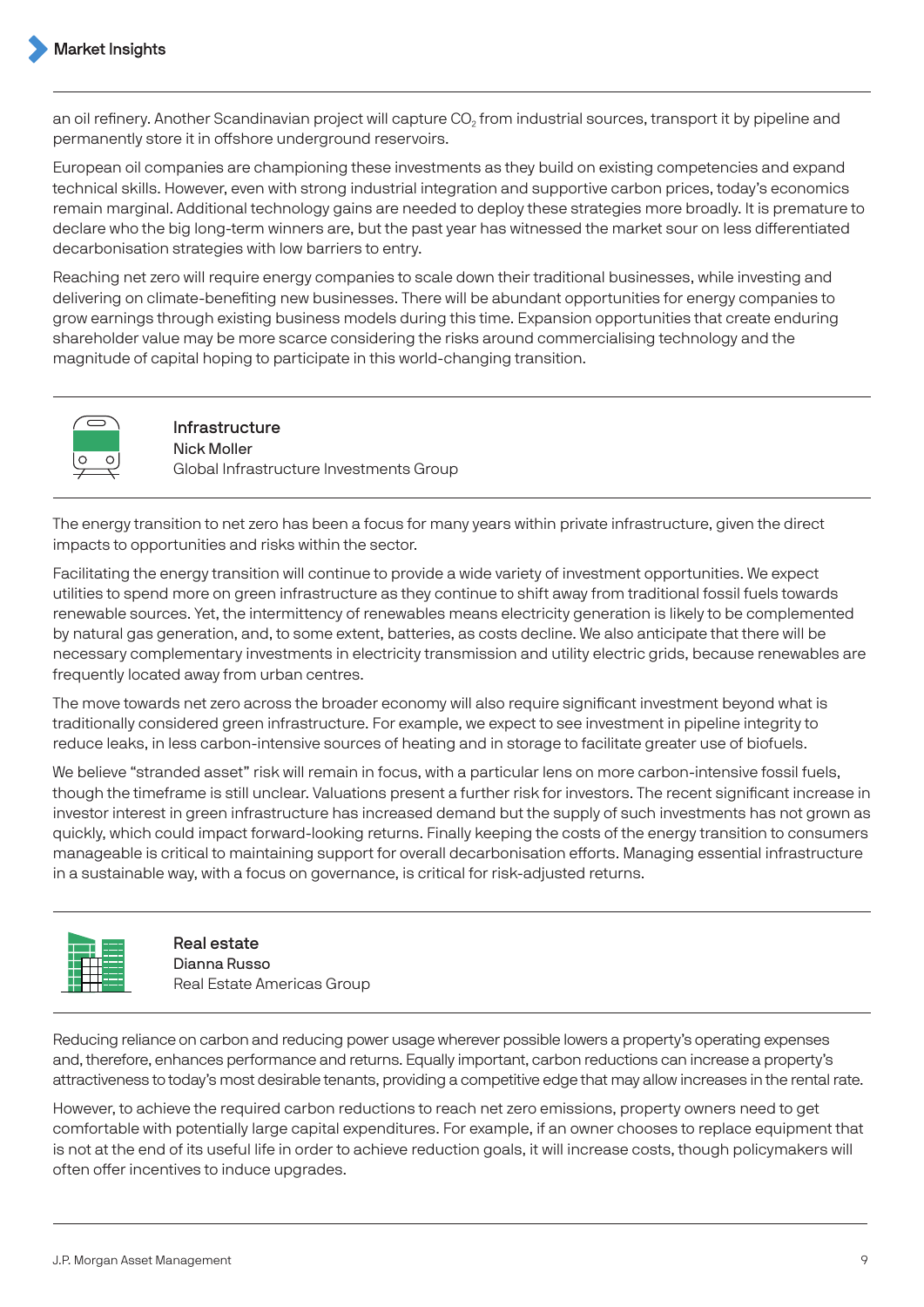On the other hand, there is a growing cost to carbon. Fines and penalties based on usage or emissions represent a real cost for property owners in markets where there are heavy regulations. The sustainability ratings of assets by various industry groups also drive owners to look more carefully at usage. Tenants are increasingly looking to work or live in assets that match their overall corporate/personal goals.

Many property owners have turned to renewable energy credits (RECs) to offset carbon emissions when working towards a net zero commitment. RECs are created when a plant generates one megawatt hour of energy from a renewable source, such as wind or solar. Unfortunately, there are currently not enough new renewable energy sources being constructed to produce enough RECs to meet demand, so the price of RECs has increased significantly.

One attractive way of lowering a property's carbon footprint is to install solar panels and use the energy produced onsite to power the property – though as in other areas, reliable battery storage is needed to make this option more efficient. Renting rooftops or parking areas to a solar provider are other options that add renewable energy to the power grid and provide an added income stream to the asset.



Retail Bilquis Ahmed Equity Research Analyst, International Equity Group

Fashion is responsible for 10% of global greenhouse gas emissions. Given extended supply chains, retail brands are directly responsible for only a fraction of these emissions, yet the best-in-class brands are still looking at the end-toend emissions profile of their products and attempting to reduce the emissions in each stage of the chain.

Over half of the total emissions are created in the fabric extraction, processing, weaving, and manufacturing stages. Greater adoption of renewable energy by national grids over time will help, but in the near term switching to less energy-intensive spinning and dyeing options can materially change a product's environmental profile. Similarly, recycled fibres have a much lower environmental footprint; only 10% vs. virgin fibre for cotton as an example.

Brands are now embedding this knowledge in their design teams to enable such process improvements from product conception, as well as committing to targets on the emission profile of fabrics. A prominent French luxury house has even created an environmental profit and loss statement which is used to evaluate individual brand management teams alongside traditional financial accounts.

The missing ingredient is consumer consciousness. Currently only 7% of consumers state that sustainability is the most important factor in their purchase decision and the rise in cheap, ultra-fast fashion brands has increased the volume of clothing heading towards landfills. A prominent European clothing chain has installed clothing collection points in all their stores and collected over 16,000 tonnes of clothing and footwear to be reused or recycled in 2021 alone, but industry-wide recycling efforts are still nascent. We see a risk that new regulations – such as the EU's Ecodesign Directive – may force the issue by mandating that fabrics must be recyclable, but concrete proposals are lacking so far. Currently there is little sign of differentiation in brand valuations based on environmental factors, likely due to the combination of limited consumer and government action to date.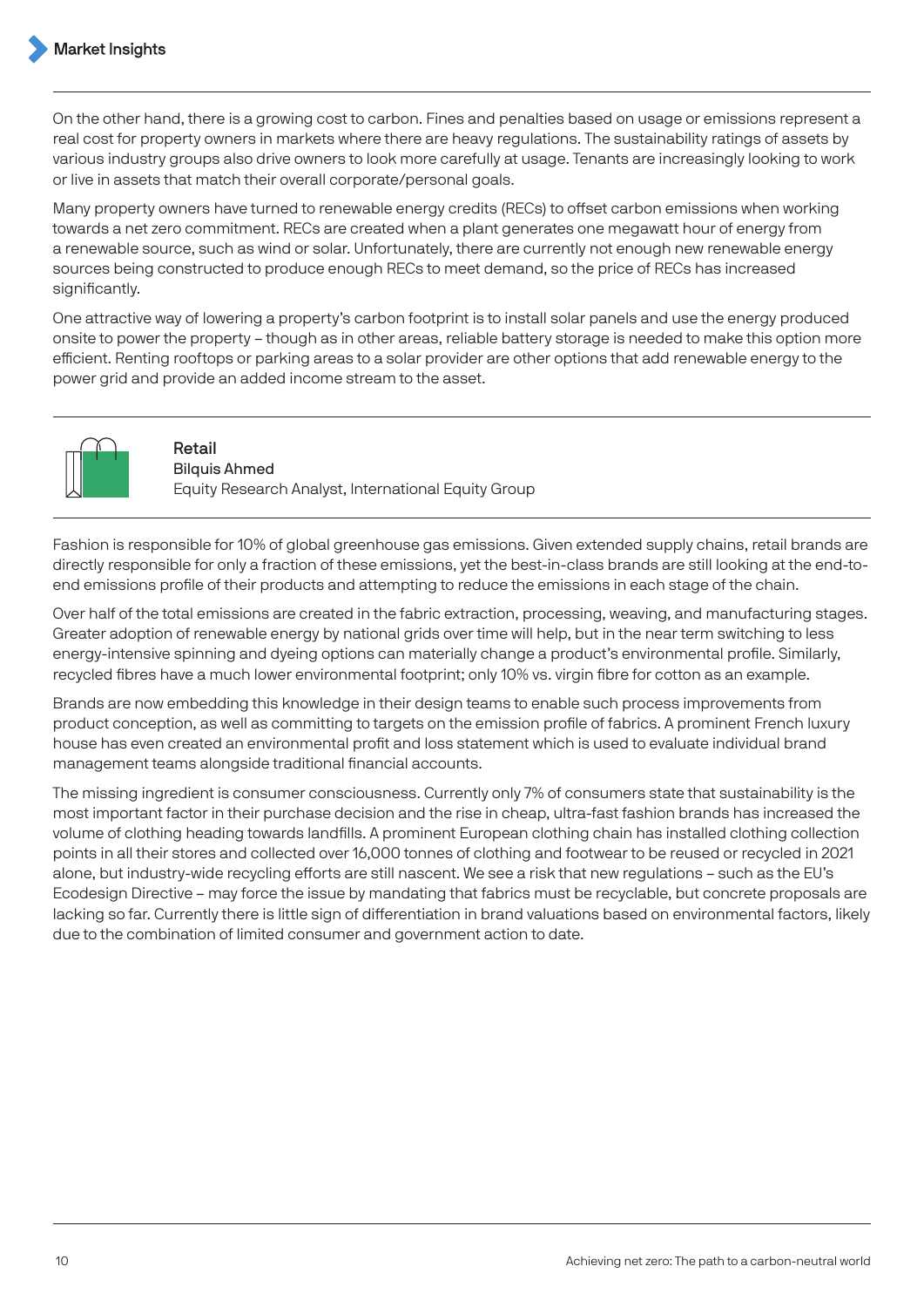

#### Utilities

Fred Barasi Equity Research Analyst, International Equity Group

A globally coordinated push towards net zero has huge ramifications for the utilities sector. Solar and wind power generation – despite being the cheapest form of new capacity – only reached 10% of global electricity production for the first time in 2020. The electrification of high-emitting sectors such as transport and domestic heating could also lead to electricity demand increasing three-fold by 2050 (according to International Energy Agency projections), after having been flat or falling in most developed countries for two decades.

For utilities, the energy transition provides a wealth of opportunities for investment, starting with onshore and offshore wind and solar generation. The IEA's net zero scenario envisages a four-fold increase in wind and solar installations in 2030 vs. 2020. Widespread electrification will lead to significant investment in electricity networks, such as transmission and distribution grids. Rising renewable penetration will also create investment opportunities to address intermittency and energy storage, with batteries, green hydrogen and carbon capture technology among the carbon-neutral options.

There will be relative winners and losers. The transition raises existential questions for operators of gas infrastructure, especially companies operating low-pressure pipelines delivering gas to domestic properties. Most utilities are in the midst of a transition from fossil fuel dominated power generation to renewables, and some will adapt better and more quickly than others. Many of the relative winners are likely to be found among the European utilities, who were the first movers in the pivot to renewable generation – eight of the ten largest renewable operators are listed European companies – and this scale brings competitive advantages in the form of lower costs, preferential access to new projects, and established relationships with regulators and customers.

Nonetheless, the overall impact of the net zero transition is likely to be a significant positive for the utilities sector, with growing electricity demand and abundant investment opportunities allowing for value creation. Following an average 15% share price decline in 2021 for global renewable stocks, we now see attractive valuations in a number of companies which we expect to benefit from this multi-decade growth opportunity.

#### Global energy mix



% primary energy consumption

Source: BP Energy Outlook 2020, J.P. Morgan Asset Management. Forecast is based on BP's scenario for global net zero emissions by 2050. Data as of 31 March 2022.